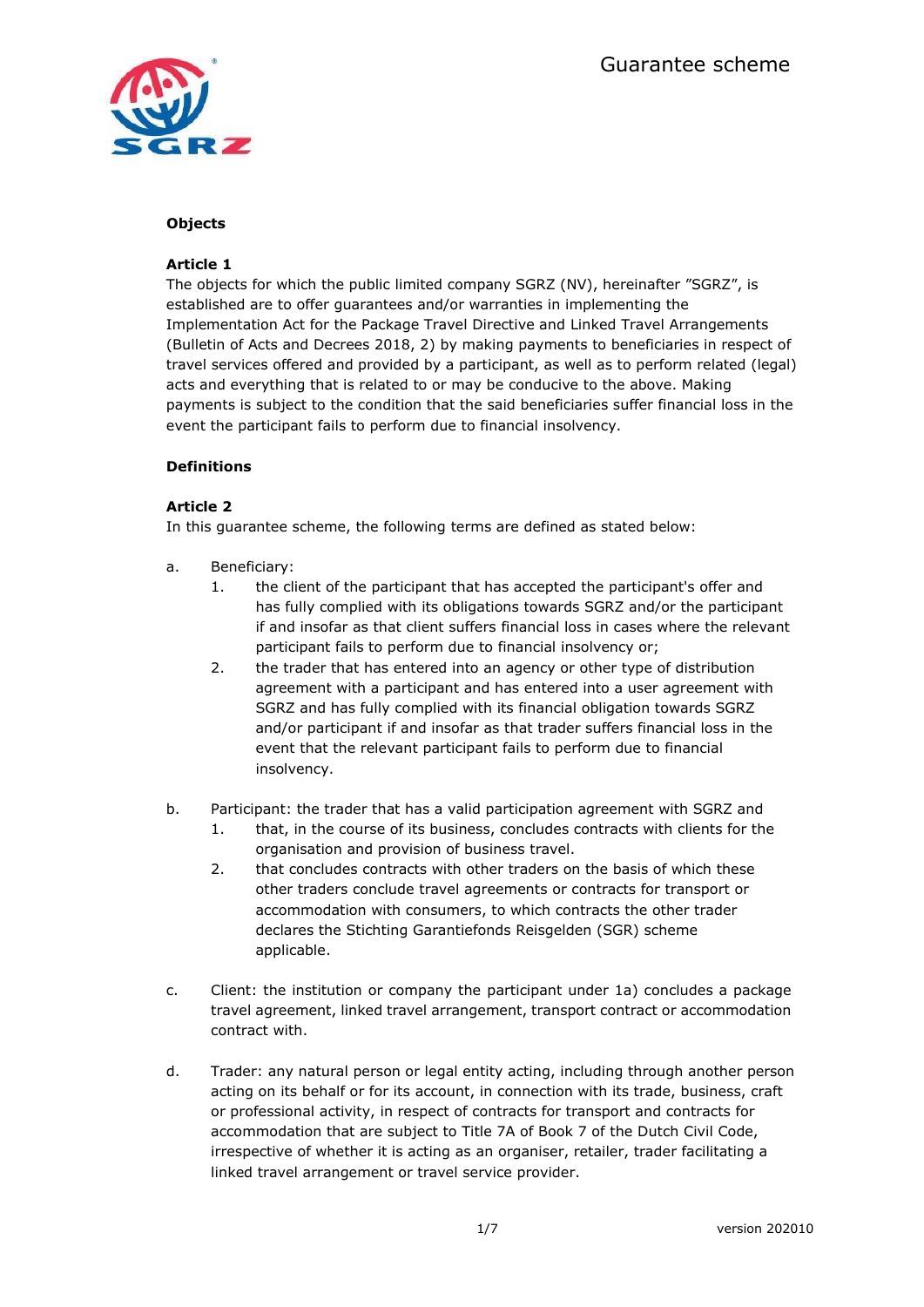

- e. Organiser: a trader who puts together travel packages and offers these directly or through or together with another trader, or the trader who provides the traveller's details to another trader in accordance with Title 7A of Book 7 of the Dutch Civil Code.
- f. Package travel agreement: agreement pertaining to the entire travel package or, if the package travel is provided on the basis of separate agreements, all agreements relating to travel services forming part of the travel package, in accordance with Title 7A of Book 7 of the Dutch Civil Code.
- g. Linked travel arrangement: a minimum of two different types of travel service which are purchased for the same trip or holiday, which do not constitute a travel package and for which separate agreements are concluded with different travel service providers, where a trader: i) facilitates the separate selection and payment by the traveller of each travel service during one visit to, or contact with, its own point of sale; or ii) facilitates the purchase of at least one additional travel service from another trader in a targeted manner, provided that an agreement is concluded with the other trader at the latest within 24 hours of the confirmation of the booking of the first travel service, this in accordance with Title 7A of Book 7 of the Dutch Civil Code.
- h. Contract for transport: agreement regarding passenger transport, such as by bus or by boat.
- i. Contract for accommodation: a contract for accommodation which is not an essential part of passenger transport and which is not intended for habitation, such as a hotel or a holiday apartment.
- j. Financial insolvency: no longer being able to fulfil financial obligations and also having ceased to pay creditors or, as the case may be, being under undisclosed administration, or in a situation of suspension of payment or liquidation.
- k. Booking: a package travel agreement, linked travel arrangement, contract for transport or contract for accommodation concluded with a client.
- l. SGR: Stichting Garantiefonds Reisgelden in Rotterdam.
- m. Financial loss: In the scope of this guarantee scheme, financial loss is defined as the sums of money which are paid by clients within the meaning of article  $2(a)(1)$  to a participant within the meaning of article  $2(b)(1)$ , as well as the sums of money paid by consumers to beneficiaries within the meaning of article 2(a)(2) to which consumers would have been entitled if they had been able to claim their damage directly from SGR with due observance of the provisions of article 3(8) of this guarantee scheme. Security deposits, deposits, bonuses or other sums of money held by or owed to the beneficiary within the meaning of article  $2(a)(2)$  by virtue of a contractual relationship with the participant are excluded.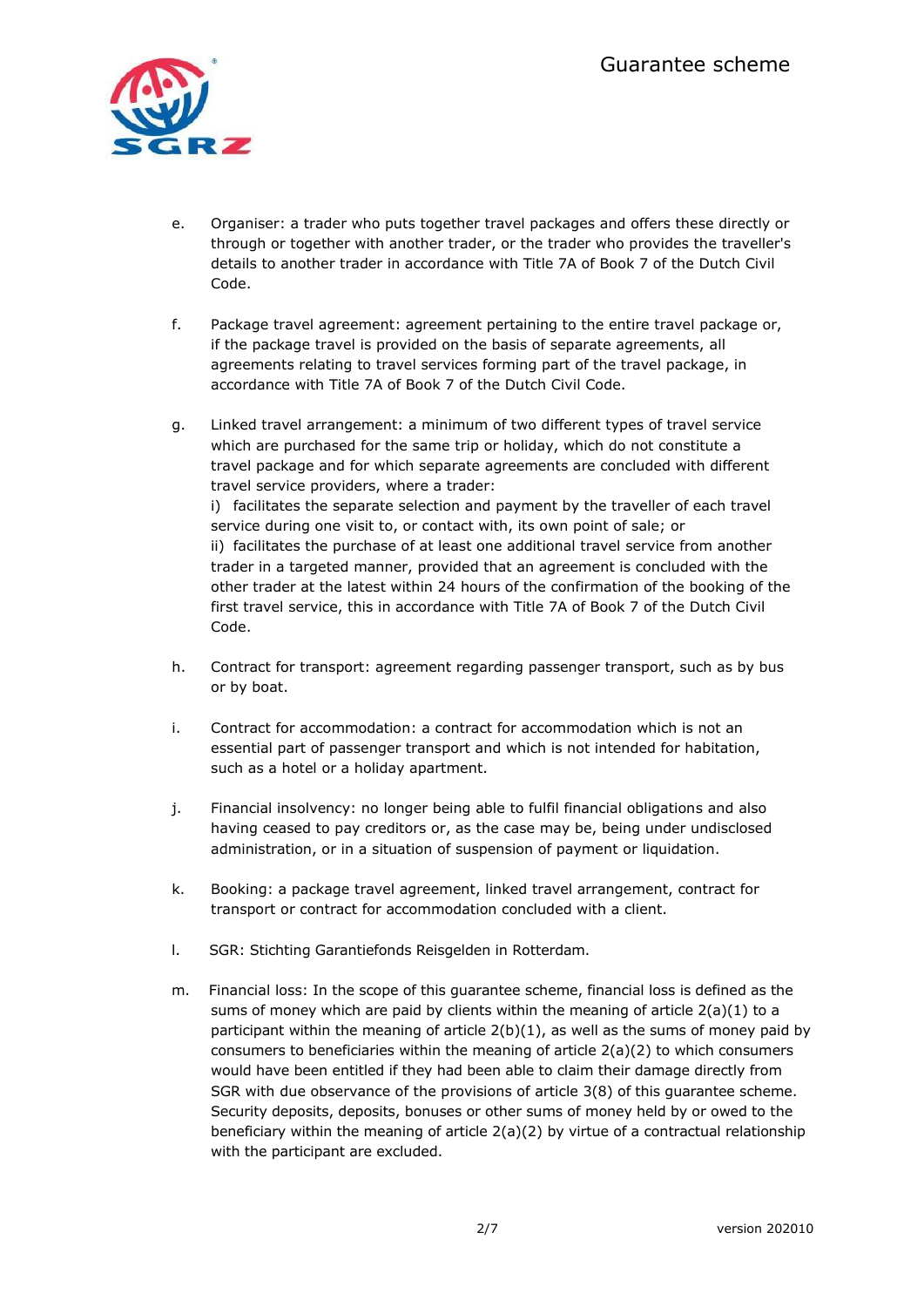

n. Consumer: the natural person, not acting in the context of a trading, business, craft or professional activity, who is involved as a traveller in an agreement for which SGR provides a guarantee.

## **Payments**

## **Article 3**

- 1. SGRZ shall make payments to beneficiaries in respect of travel services offered and provided by a SGRZ participant or (parts of) travel packages to the aforementioned beneficiaries, if and insofar as these beneficiaries suffer financial loss in cases where the relevant participant fails to perform due to financial insolvency.
- 2. The agreement concluded by a beneficiary with a participant shall be deemed to have been concluded in the Netherlands or Switzerland.
- 3. The guarantee is limited to the package travel agreements, linked travel arrangements or contracts for transport and/or accommodation offered and agreed by the participant. Insofar as it concerns the beneficiary trader within the meaning of article 2(a)(2), only if this trader has declared the SGR guarantee scheme applicable to the contract with the consumer.
- 4. Individual air transport contracts are not covered under this guarantee scheme.
- 5. Payments will only be made if and to the extent that the beneficiary is demonstrably unable to recover its damages from third parties.
- 6. Insofar as the beneficiary is in a situation of financial insolvency at the time of payment, all claims of the beneficiary under the SGRZ guarantee shall lapse.
- 7. A third party the client has concluded a package travel agreement, linked travel arrangement or a contract for transport or accommodation with that forms part of the agreement with the participant may directly invoke the guarantee scheme in the following cases:
	- a. the client has fully or partially fulfilled its payment obligation to SGRZ and/or the participant; and
	- b. the client has concluded an agreement with a third party, and
	- c. this third party has fulfilled its payment obligation to the client.
- 8. The amount of payments shall not exceed the travel sum, transport and/or accommodation expenses confirmed by the participant to the beneficiary and paid by the beneficiary to the participant. If the trip and/or the accommodation has/have already been partly used, the payment shall be limited to a proportional part of the amount already paid. Insofar as the contract comprises transport and the place of destination has already been reached, the return journey shall be arranged.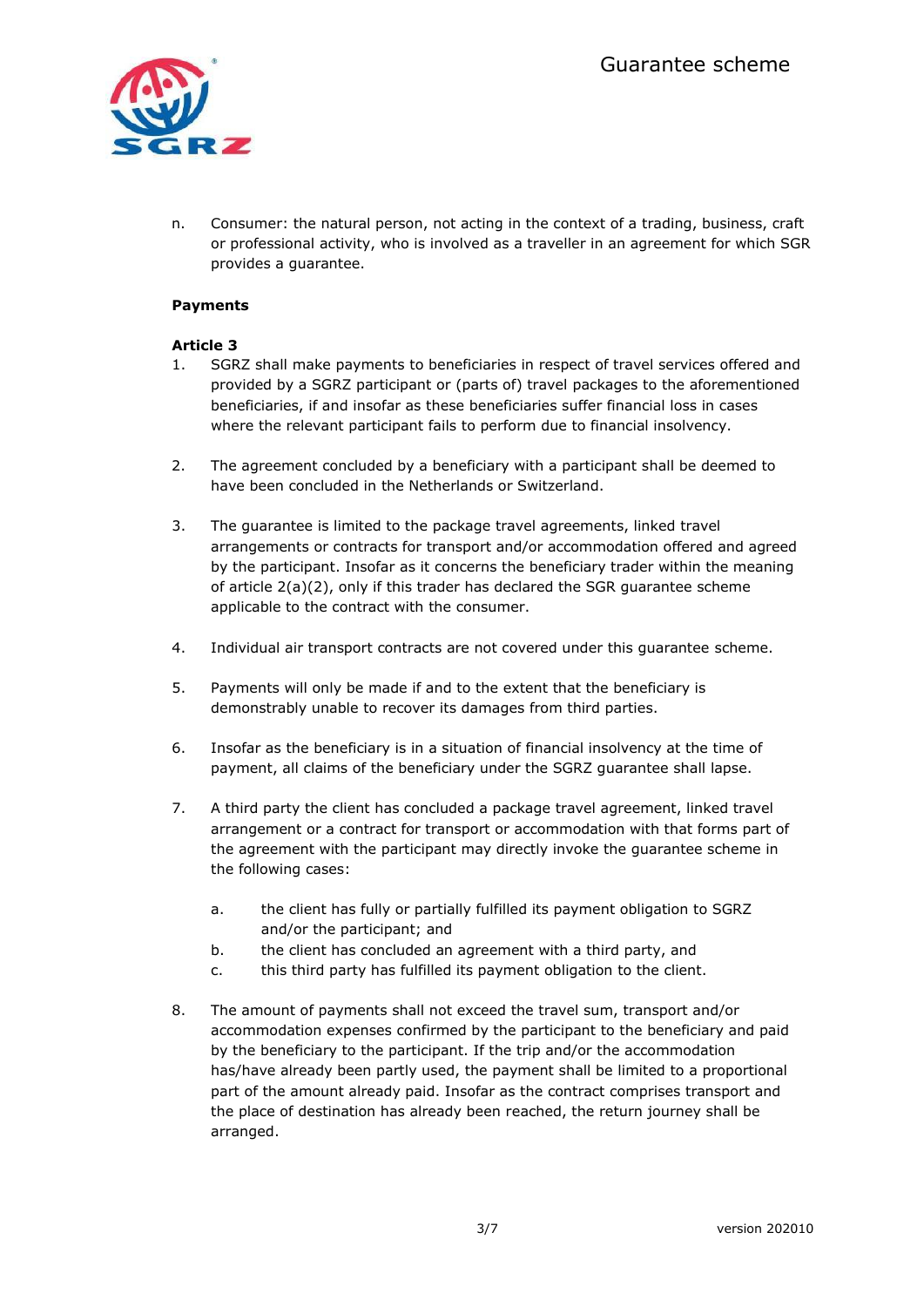

- 9. Prior to pay out, the beneficiary within the meaning of article  $2(a)(2)$  must provide documents from which it may be concluded that this beneficiary has made the payments in question to the consumers or has set these off against any sums they might owe.
- 10. If and insofar as the right to compensation exists, with due observance of the provisions of these regulations, SGRZ's obligation to pay compensation shall be limited to an amount of twelve thousand and five hundred euros ( $\epsilon$  12,500) per traveller per claim. The excess is insured by SGRZ with Europeesche Verzekeringen on behalf of and in favour of the beneficiary. In the event of damage, SGRZ shall settle the damage with Europeesche Verzekeringen on behalf of the beneficiary concerned, without prejudice to the right of the beneficiary as the insured party to apply directly to Europeesche Verzekeringen for payment.
- 11. Whether or not there is a case of non-performance by a participant as a result of its financial insolvency shall be exclusively at the discretion of SGRZ.
- 12. The following are excluded from compensation:
	- a. The package travel agreements, linked travel arrangements, contracts for transport and/or accommodation, which have been concluded with an organisation that is not a participant of SGRZ at the time of concluding the contract;
	- b. Sums of money that have been paid to the participant by legal tender after it has been published on the SGRZ website and by notification in the media that the relevant participant is in a state of financial insolvency and that because of this no further payments must be made;
	- c. Sums of money that have been paid in advance in conflict with the terms and conditions of the participant;
	- d. Additions to the trip and/or to the price by third parties that are not SGRZ participants;
	- e. Insurance premiums, policy fees, costs of changes, telephone costs, credit card costs, security deposits, legal costs, interest costs and costs for acquiring visas and similar costs that do not form part of the travel sum;
	- f. A travel agreement or contract for transport or accommodation that has exclusively come into effect on the basis of lotteries, savings stamps, air miles and similar bookings not paid with legal tender;
	- g. Vouchers and travellers' cheques that have not resulted in a booking with a participant.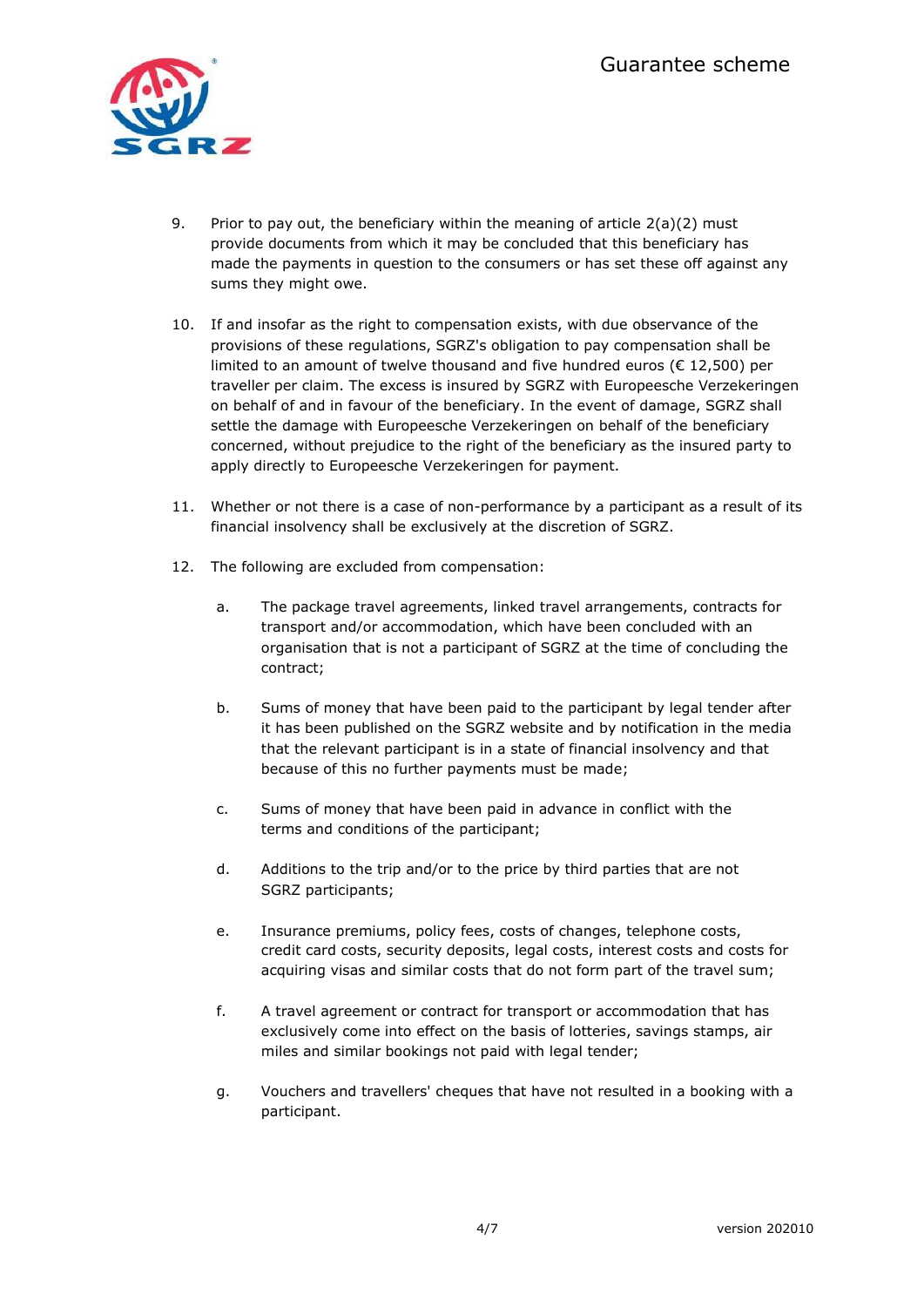

# **Replacement trip**

### **Article 4**

- 1. SGRZ retains the right, in certain cases, to arrange the performance of the agreement itself instead of repayment of paid travel costs, transport and accommodation costs, in which case the terms and conditions agreed with the participant will remain applicable.
- 2. SGRZ shall also be entitled to have the beneficiary choose between payment of the travel costs, transport and accommodation costs already paid and the booking of a replacement trip, replacement transport or replacement accommodation, insofar as necessary with extra payment or repayment if the price of the replacement product is higher or lower than the payment the beneficiary is entitled to.
- 3. The beneficiary may never require from SGRZ that performs services other than arranging the return journey and/or making a payment up to the amount of the travel costs, transport and accommodation costs paid by the trader, or if the trip and/or the accommodation has already been partly used, a proportional part thereof.

## **Obligations on the part of the beneficiary**

### **Article 5**

- 1. Failure to submit the claim on time, taking into account the provisions of the following paragraphs, shall render the claim to payment null and void.
- 2. The beneficiary shall be obliged to enforce its claim against SGRZ no later than two months after it has come to its knowledge or it could reasonably have known that the participant in question is unable to fulfil its obligations towards it due to financial insolvency.
- 3. When submitting a claim, the beneficiary must provide SGRZ with the following:
	- a. if applicable: the original guarantee certificate as provided by the participant;
	- b. the booking confirmation and invoice;
	- c. the related proofs of payment;
	- d. any travel documents in his possession, such as transport forms, tickets, vouchers, etc.
- 4. As long as (part of) one of the documents to be submitted on the basis of the previous paragraph is absent, the beneficiary shall, at SGRZ's discretion, not be entitled to any payment.
- 5. The beneficiary shall be obliged to comply with instructions issued by SGRZ with respect to submitting the claim.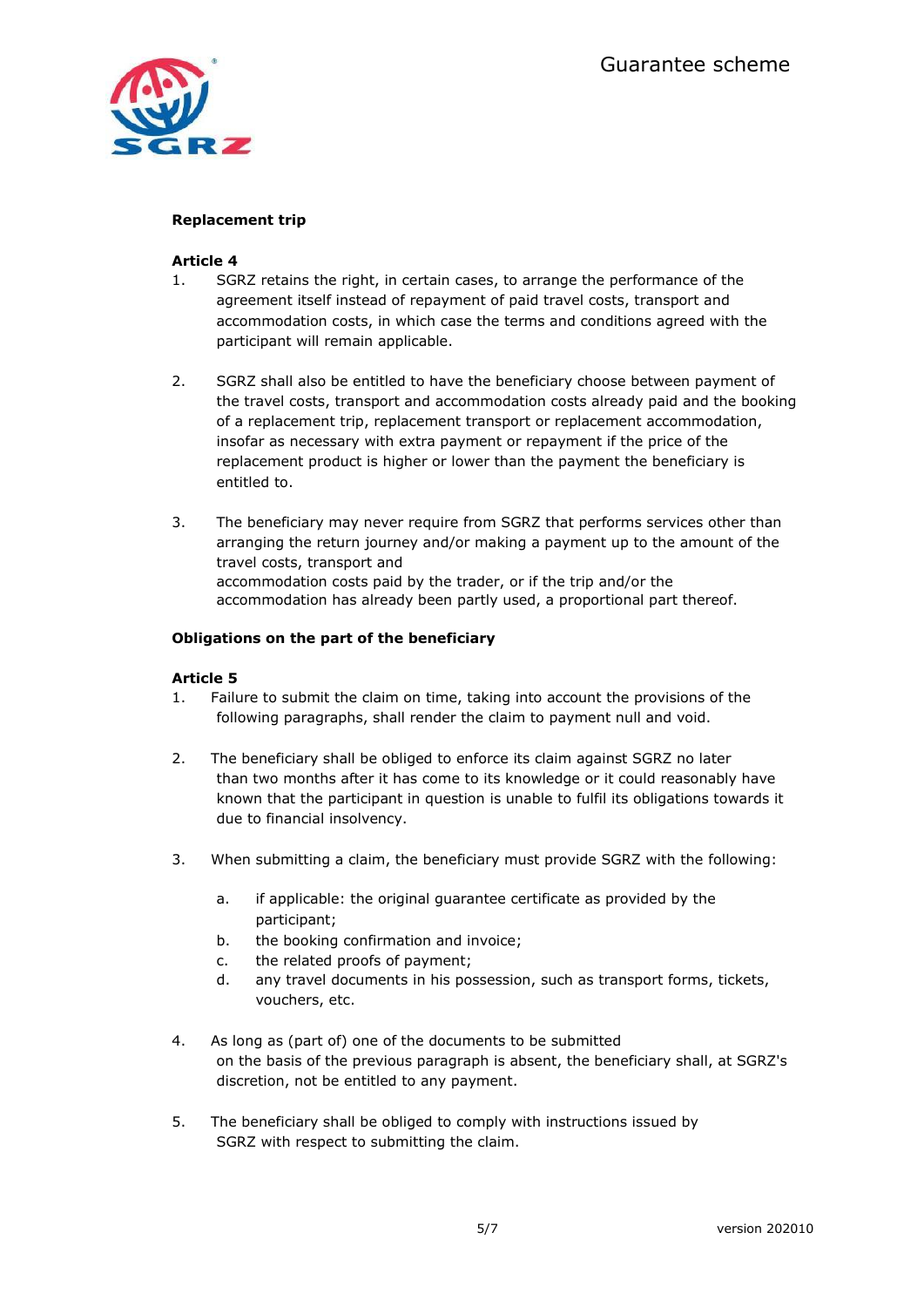

6. The beneficiary trader within the meaning of article  $2(a)(2)$  must fulfil its obligations towards SGRZ under a third-party clause it has accepted and included by the SGRZ participant.

# **Assignment and subrogation**

### **Article 6**

- 1. In the event that SGRZ makes payments to or on behalf of the beneficiary, SGRZ shall be subrogated to the beneficiary's rights vis-à-vis the relevant participant.
- 2. The beneficiary shall be obliged to cooperate in the assignment of its rights vis-à-vis the relevant participant to SGRZ. At SGRZ's first request, the beneficiary shall sign the deed(s) of assignment in accordance with the model(s) to be adopted by SGRZ in respect of the rights referred to above, in the amount of its entitlement to payment.
- 3. As long as the beneficiary has not fulfilled the obligations laid down in the previous paragraph it shall not have any claim to payment, or as the case may be a payment already made will have been paid unduly.

## **Amendments**

### **Article 7**

- 1. The Executive Board of SGRZ shall be entitled, following approval from the Supervisory Board, to amend this guarantee scheme.
- 2. The guarantee scheme that has most recently been adopted at the time of the booking shall be binding.

### **Final provision**

### **Article 8**

In all cases not provided for by law, the articles of association or regulations, the Executive Board shall decide.

This guarantee scheme is governed by the laws of the Netherlands.

All disputes arising from this guarantee scheme shall be settled exclusively by the Rotterdam District Court.

Thus adopted by the Executive Board on 6 October 2020.

SGRZ NV Postbus 4040, 3006AA ROTTERDAM